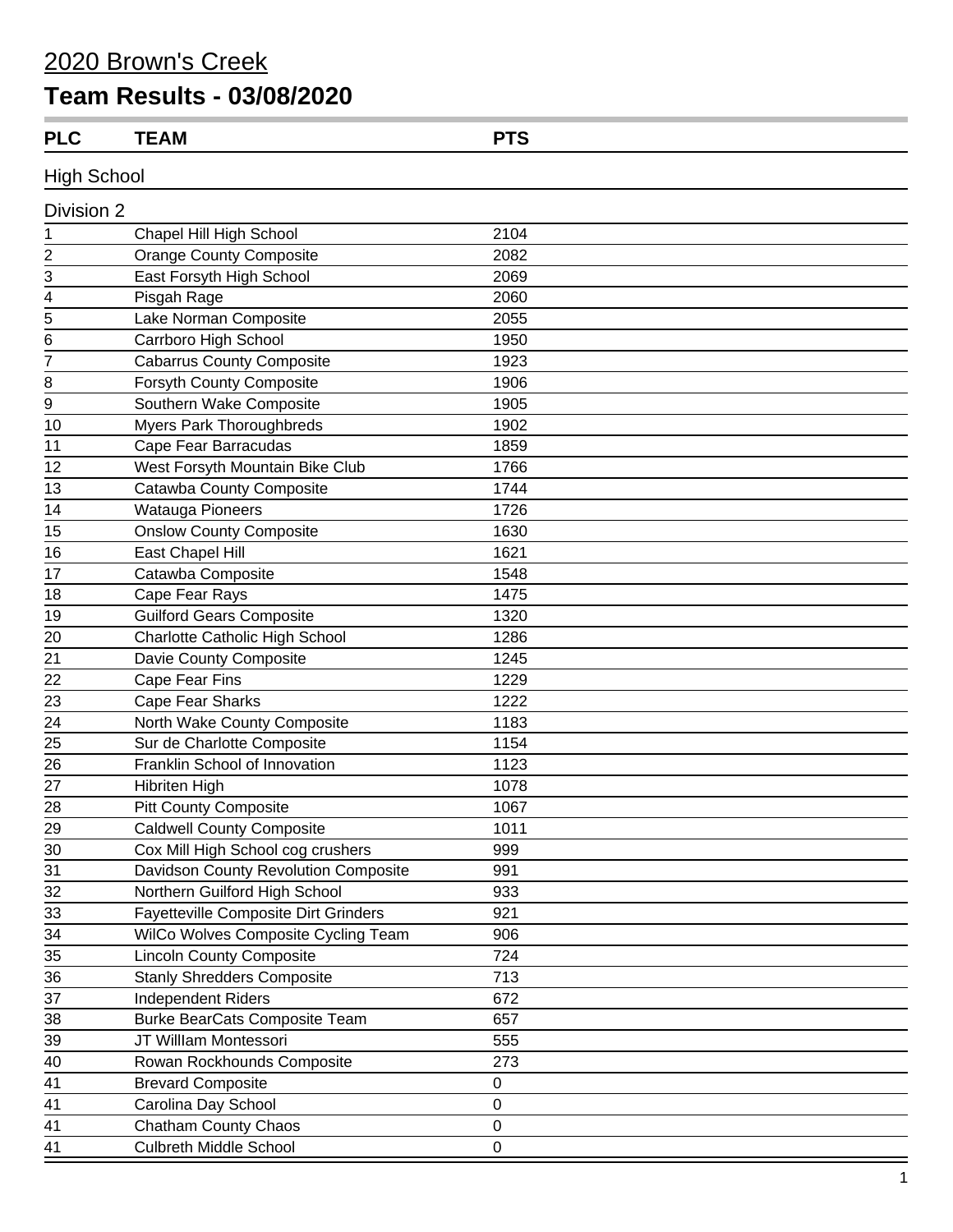## 2020 Brown's Creek **Team Results - 03/08/2020**

| <b>PLC</b>              | <b>TEAM</b>                                 | <b>PTS</b> |
|-------------------------|---------------------------------------------|------------|
| 41                      | Durham County Composite                     | 0          |
| 41                      | Durham School of the Arts                   | 0          |
| 41                      | <b>Gaston County Composite</b>              | 0          |
| 41                      | IC Imagine                                  | 0          |
| 41                      | Northern Guilford Middle School             | 0          |
| 41                      | Waynesville Composite                       | 0          |
| Middle School           |                                             |            |
| Division 2              |                                             |            |
| 1                       | Catawba Composite                           | 1926       |
| $\overline{\mathbf{c}}$ | <b>Chatham County Chaos</b>                 | 1894       |
| 3                       | Central Park School for Children            | 1892       |
| 4                       | Pisgah Rage                                 | 1873       |
| 5                       | IC Imagine                                  | 1871       |
| 6                       | <b>Guilford Gears Composite</b>             | 1820       |
| 7                       | <b>Brevard Composite</b>                    | 1809       |
| 8                       | Smith Middle School                         | 1796       |
| 9                       | Southern Wake Composite                     | 1793       |
| 10                      | <b>William Lenoir</b>                       | 1787       |
| 11                      | Phillips Middle                             | 1768       |
| 12                      | <b>Fayetteville Composite Dirt Grinders</b> | 1756       |
| 13                      | North Wake County Composite                 | 1666       |
| 14                      | <b>Orange County Composite</b>              | 1662       |
| 15                      | <b>Burke BearCats Composite Team</b>        | 1656       |
| 16                      | <b>Myers Park Thoroughbreds</b>             | 1648       |
| 17                      | <b>Culbreth Middle School</b>               | 1630       |
| 18                      | Durham County Composite                     | 1609       |
| 19                      | Cape Fear Fins                              | 1552       |
| 20                      | <b>Caldwell County Composite</b>            | 1471       |
| 20                      | Lake Norman Composite                       | 1471       |
| 22                      | Pitt County Composite - Hope Middle School  | 1466       |
| 23                      | Sur de Charlotte Composite                  | 1368       |
| 24                      | <b>Onslow County Composite</b>              | 1272       |
| 25                      | Watauga Middle Composite                    | 1269       |
| 26                      | <b>Forsyth County Composite</b>             | 1248       |
| $\overline{27}$         | Davie County Composite                      | 1246       |
| 28                      | Davidson County Revolution Composite        | 1244       |
| 29                      | Catawba County Composite                    | 1238       |
| 30                      | McDougle Middle School                      | 1236       |
| 31                      | <b>Cabarrus County Composite</b>            | 1233       |
| 32                      | <b>Gaston County Composite</b>              | 1215       |
| 33                      | Cape Fear Rays                              | 1209       |
| 33                      | Rowan Rockhounds Composite                  | 1209       |
| 35                      | <b>Lincoln County Composite</b>             | 1194       |
| 36                      | Northern Guilford Middle School             | 1127       |
| 37                      | Cape Fear Sharks                            | 1099       |
| 38                      | Durham School of the Arts                   | 1057       |